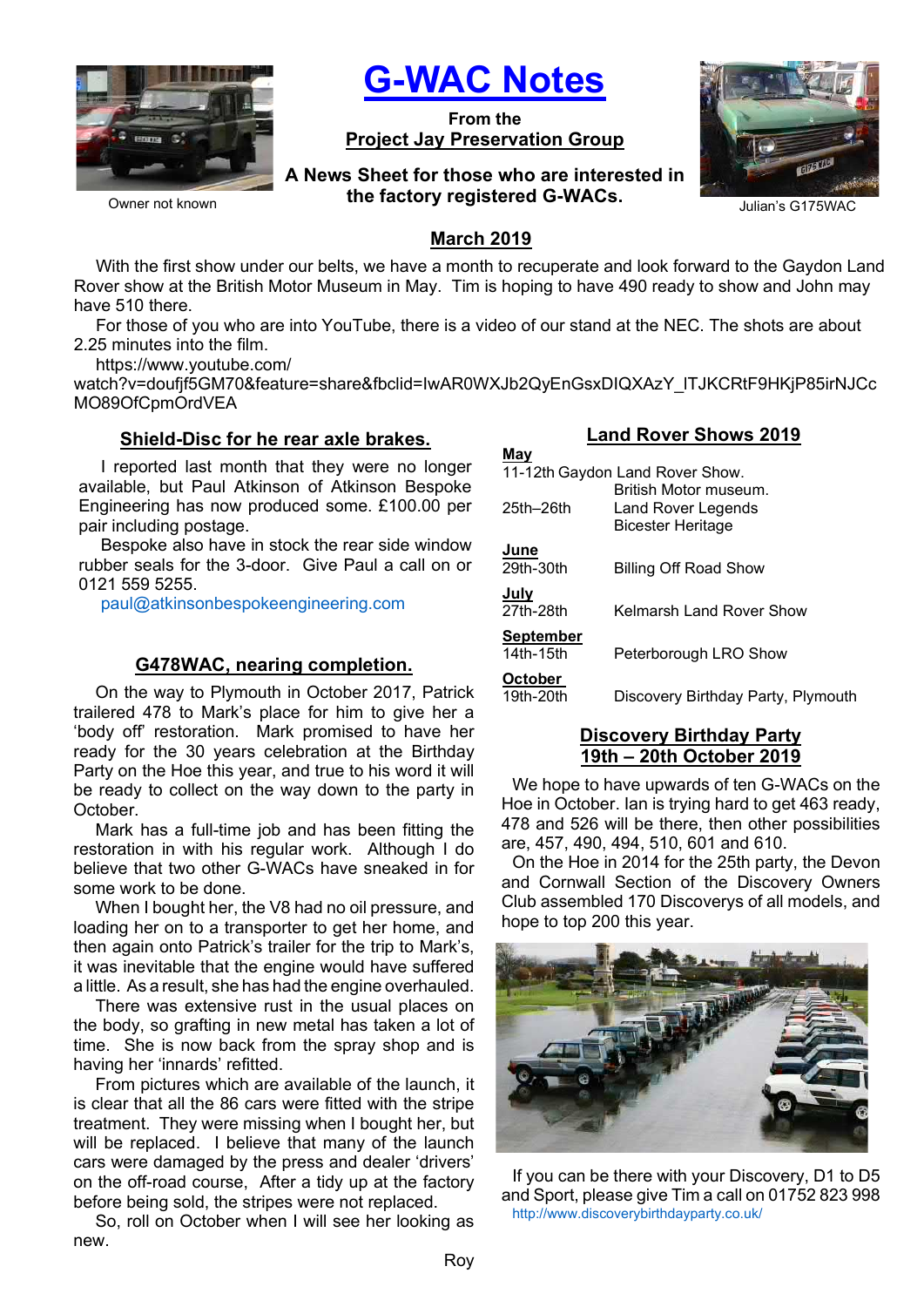#### Discoverys on show at the NEC

For our first show of the season, the Practical Classics Classic Car & Restoration Show is the ideal place to show our efforts so far in saving a few old Discoverys. The 'Restoration' part of the show means that they don't mind a bit of rust here and there, and our group can supply plenty of rust.

We had five 'Jays' on the stand, four Discoverys and a Honda Crossroad. (The Crossroad being a 200 shape is therefore a Jay) The completely rust free Jay on the stand was Ian's Tdi G130KWO, resplendent from a body off restoration job by Churchill 4x4 in Worcester.



Charles trailered his C742HUH test prototype to show just how much rust a Discovery can produce. The Honda is a 'work in progress' example and has had a lot of the rusty metal replaced. The two other tidy ones were G526WAC and G513DHP. Both have had some sympathetic preservation work done, but not yet had a body off restoration.



The PCCC&RS is not an easy show to exhibit because the setup day is Thursday, and cars must stay on the stand until the close of the show on Sunday. Ian and Charles do not live very far away,

so with a combination of train trips and the use of the family car, they were able to commute. Daphne, myself and Patrick were staying in a nearby hotel, and Ian and Charles acted as chauffeurs for the duration of the show.



With only five members on the stand we were kept busy all day answering questions about the Jays. Some quite funny discussions. One visitor, when examining the Honda said "the Japs designed a good vehicle there for Land Rover" Another said "I have one of these" only to divulge that it was a D2 !!

Two other Land Rover clubs were there, the Land Rover Series 2 Club, and the Ex-Military Land Rover Association. The PJPG were the only club exhibiting a Discovery. The Official Showguide had a half page feature of our exhibits, which brought many visitors to our stand, and our thanks go to the organisers for the inclusion.



We hope to be back at the NEC for the Lancaster Insurance Classic Motor Show in November, when we will show our very best 'shinies'

Roy

PETER JAMES INSURANCE. 772, Hagley Road West, Oldbury, West Midlands. B68 0PJ. Telephone: 0121 506 6040. www.peterjamesinsurance.co.uk

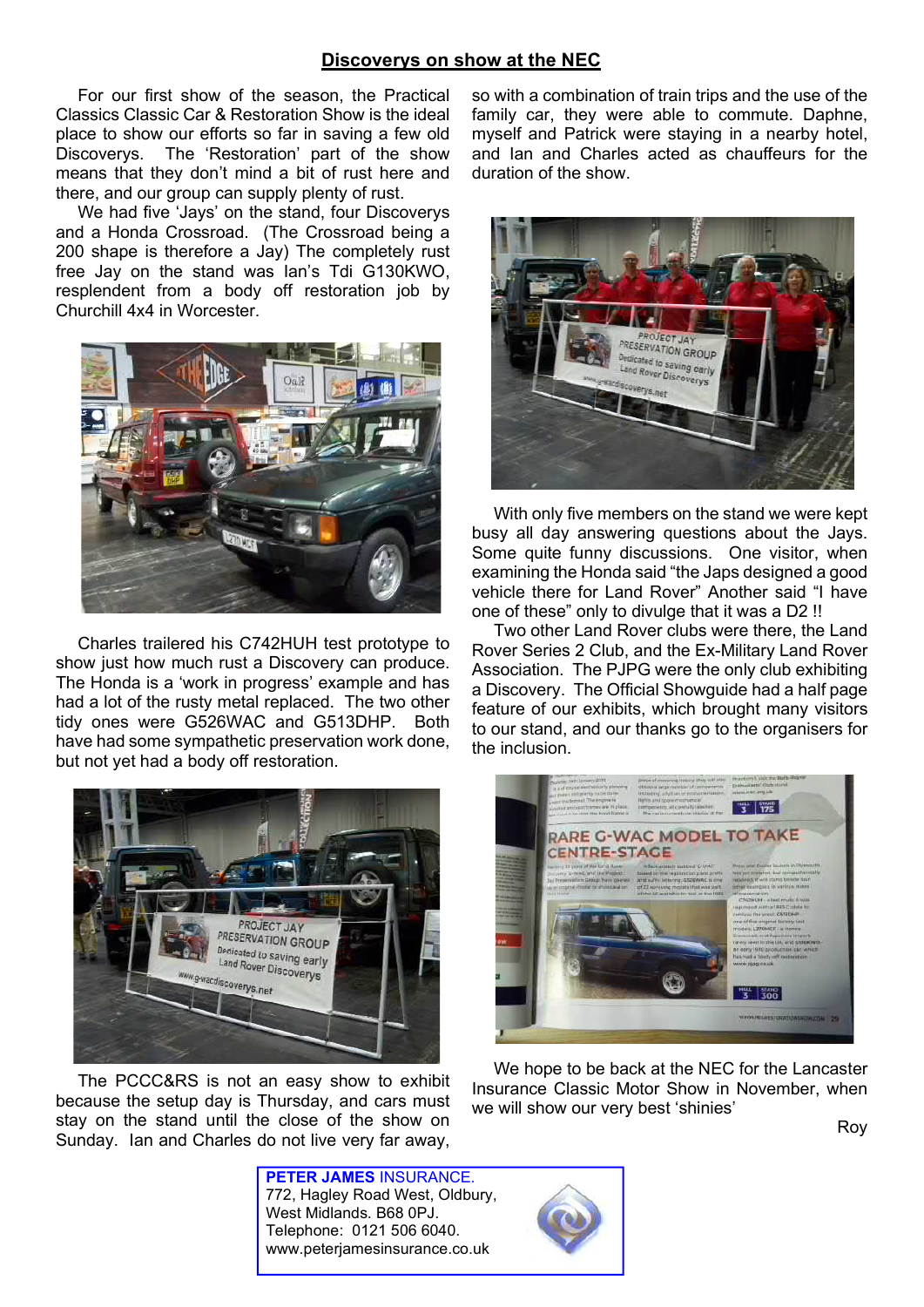# For sale G890UTT and G28 UTM

Having given up farming and nowhere to store my projects, I now need to sell them.

#### G890UTT

G890UTT came out of a hedge on a local farm, it was quite a well-kept secret hiding between a shipping container and the hedgerow. I put a battery on her and she started straight away and drove her out the hedge.

It has since turned out that she has lots of local history, wearing a garage sticker from the village garage. With both the previous owners, and the one before him, being very local farmers, the latter of which I bought her from in 1993.

I used her as a shepherding run around for about two years before I had to move out of my farm, leaving her surplus to requirements. She was registered February 1990, with three owners before me and 178,000 miles recorded she is currently taxed for limited use. V5 is in my name.

A blue Tdi, UTT is very original, has original LR radio, cloth centre console bag and has never been welded. I believe she was taxed for limited use when she got her first MOT fail, but despite this she's not totally rotten! There are a few places of concern



regarding rot, the boot floor is the worst, the sheet metal is almost completely gone at the back and both sills are rusty, including above the sills. The inner rear wings are good.

Runs and drives well but since she's been in storage a brake line has been borrowed for another vehicle. Interior is grubby and headlining is falling out (good used one included) doesn't look the best. Paintwork is faded and generally quite untidy. I have no front bumper for her.

The original doors were badly damaged, so she's wearing some tidy grey ones (wind down windows from new) although I do have a pair of blue doors to go with her, together with wings and bonnet to match. I have nine Disco steel wheels to go with her. The boot is FULL of Disco trim pieces, door cards, interior panels, carpets, bumper trim, loads of little pieces and I think even a mint early dash. I was collecting parts to restore her as she has never been welded before.

#### G28 UTM

UTM was registered 5th December 1989, she's a silver 3.5 V8 on carbs, manual, 120k I think. I have no real history with the vehicle aside from spotting her waiting in the corner of a breakers yard, somehow damage free (unlike the rest of the vehicles in there!) and needing to rescue her.



I have managed to get in contact with the previous owners who are very keen to see her restored having owned her for a long time and have even offered their spares collection free to the new owner. There is a standard amount of rot, sills, boot floor, front left inner wing to name the worst. Engine turns over by hand but I'm having trouble getting the starter to run, I think it might have an old school immobiliser on it.

Hand brake is stuck on and clutch fluid has since escaped, but it is possible to roll the vehicle by unbolting a rear drive flange. Tyres are very good, body is very straight, interior is good and tidy though needs the mould cleaning out, comes with a new exhaust and a recently fitted radiator.

Has a functioning twin tank LPG system and a lightly tuned engine (apparently has a fast-road cam fitted). A

very restorable vehicle, very early and desirable spec. There is a current V5 for her though I need to collect from the breaker as I forgot it when I collected her, and he hasn't posted it to me yet.

UTT is located just off J13 M5, eight miles south of Gloucester and UTM is in Newport. Shropshire.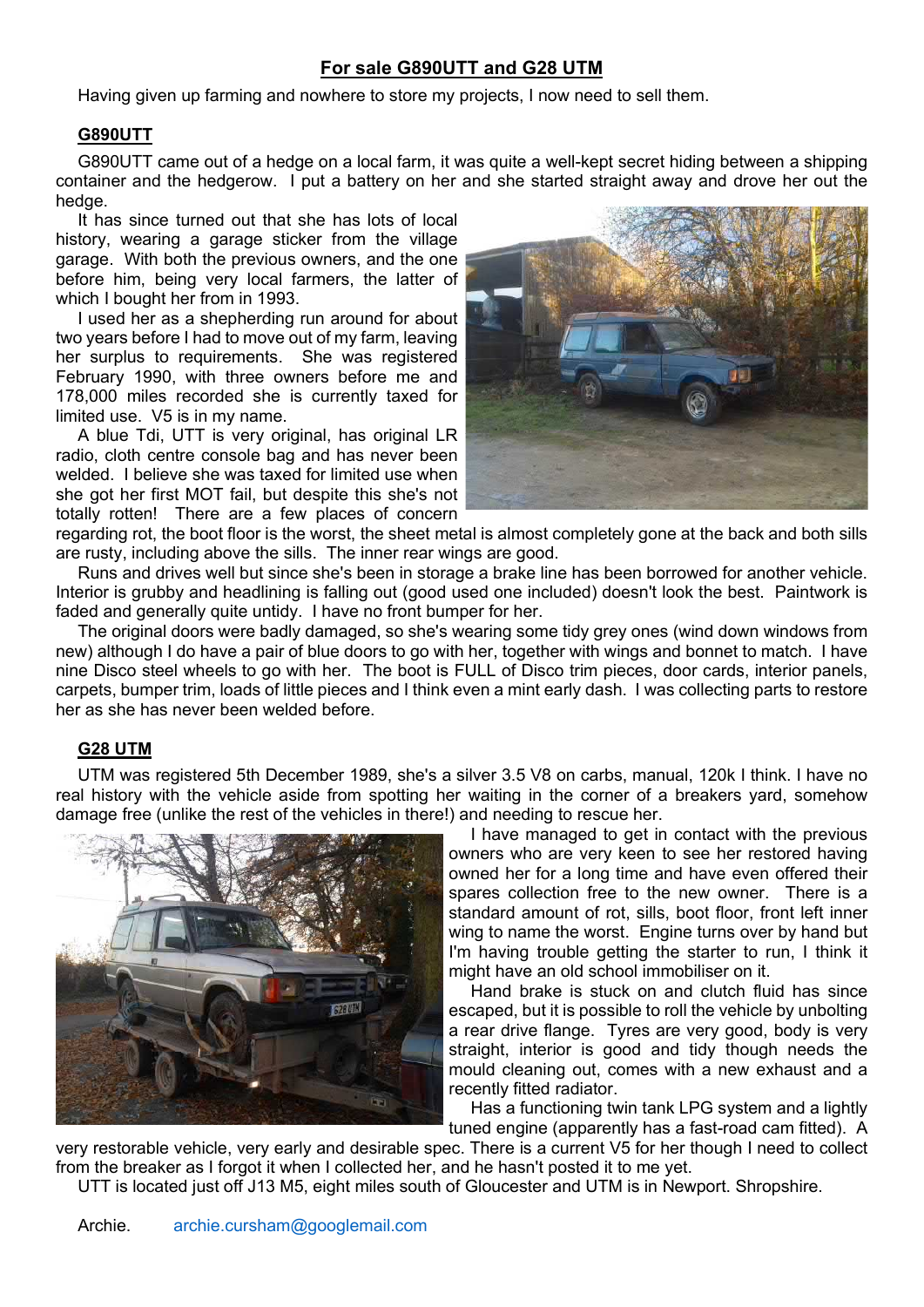#### Current know owners of G-WAC registered Land Rovers. March 2019

#### For the launch or the Discovery there were 86 cars registered on 01.10.89 from G451WAC to G537WAC, with the exception of G500WAC. Only 22 are known to survive

| G457WAC<br>Tdi<br>G459WAC<br>V8<br>Tdi<br>G461WAC<br>G463WAC<br>Tdi<br>Tdi<br>G465WAC<br>V8<br>G469WAC<br>V8<br>G470WAC<br>Tdi<br>G477WAC<br>V8<br>G478WAC<br>V <sub>8</sub><br>G480WAC<br>V <sub>8</sub><br>G482WAC<br>V <sub>8</sub><br>G486WAC<br>G488WAC<br>V8<br>V <sub>8</sub><br>G490WAC                                                                                                                                                                                                                                               | GA382997<br>GA383001<br>GA381742<br>GA381744<br>GA381747<br>GA381755<br>GA381740<br>GA385690<br>GA385691<br>GA385693<br>GA385695<br>GA385699<br>GA385703<br>GA381737                                                                                                                                                  | Corallin red<br>Davos white<br>Caracal black<br>Davos white<br>Marseilles blue<br>Windjammer blue<br>Windjammer blue<br>Zanzibar silver<br>Foxfire red<br>Davos white<br>Davos white<br>Caracal black<br>Davos white<br>Mistrale blue                                                                                                              | Julian Lamb<br>(The Dunsfold Collection)<br>Sold<br>Ian Rawlings. (Camel training Hack)<br><b>Jack Straw</b><br>Jon Chester<br><b>Rob Stewart</b><br>Martyn Ball<br>Roy Preston<br>David Ashburner<br>David Ashburner<br>David Ashburner<br>Robert Blanchard (USA)<br>Haddow Hales-Lavercombe                                                                                                                                                                                                                                                                                             |  |
|-----------------------------------------------------------------------------------------------------------------------------------------------------------------------------------------------------------------------------------------------------------------------------------------------------------------------------------------------------------------------------------------------------------------------------------------------------------------------------------------------------------------------------------------------|-----------------------------------------------------------------------------------------------------------------------------------------------------------------------------------------------------------------------------------------------------------------------------------------------------------------------|----------------------------------------------------------------------------------------------------------------------------------------------------------------------------------------------------------------------------------------------------------------------------------------------------------------------------------------------------|-------------------------------------------------------------------------------------------------------------------------------------------------------------------------------------------------------------------------------------------------------------------------------------------------------------------------------------------------------------------------------------------------------------------------------------------------------------------------------------------------------------------------------------------------------------------------------------------|--|
| V <sub>8</sub><br>G494WAC<br>Tdi<br>G496WAC<br>V8<br>G510WAC<br>Tdi<br>G511WAC<br>G524WAC.<br>Tdi<br>G526WAC<br>Tdi<br>V8<br>G531WAC<br>V <sub>8</sub><br>G534WAC                                                                                                                                                                                                                                                                                                                                                                             | GA387686<br>GA387688<br>GA387692<br>GA389225<br>GA389241<br>GA389243<br>GA393354<br>GA393359                                                                                                                                                                                                                          | Mistrale blue<br>Mistrale blue<br>Arken grey<br>Arken grey<br>Marseilles blue<br>Marseilles blue<br>Davos white<br>Zanzibar silver                                                                                                                                                                                                                 | Mark Harrow. (Camel training Hack)<br>Rob Ivins<br><b>John Davies</b><br>Colin Crossley<br>David Ashburner<br><b>Roy Preston</b><br><b>Ashley Culling</b><br>James Brackenbury                                                                                                                                                                                                                                                                                                                                                                                                            |  |
|                                                                                                                                                                                                                                                                                                                                                                                                                                                                                                                                               |                                                                                                                                                                                                                                                                                                                       |                                                                                                                                                                                                                                                                                                                                                    | Other Land Rover models with the G-WAC registration number                                                                                                                                                                                                                                                                                                                                                                                                                                                                                                                                |  |
| G84 WAC (LR90)<br>G87 WAC (LR90)<br>G93 WAC (LR90)<br>G97 WAC (LR90)<br>G175WAC (RR)<br>G179WAC (RR)<br>G180WAC (RR)<br>G247WAC (LR110)<br>G302WAC (D)<br>G308WAC (D)<br>G310WAC (D)<br>G311WAC (D)<br>G312WAC (D)<br>G314WAC (D)<br>G316WAC (D)<br>G323WAC (D)<br>G347WAC (LR110)<br>G361WAC (RR)<br>G395WAC (D)<br>G405WAC (D)<br>G406WAC (D)<br>G410WAC (D)<br>G553WAC (LR90)<br>G563WAC (D)<br>G584WAC (RR)<br>G601WAC (D)<br>G603WAC (D)<br>G607WAC (LR90)<br>G610WAC (D)<br>G611WAC (D)<br>G617WAC (LR90)<br>G618WAC (D)<br>G635WAC (D) | Tdi<br>Tdi<br>V <sub>8</sub><br>Tdi<br>Tdi<br>V8<br>V <sub>8</sub><br>Tdi<br>V8<br>V8<br>V <sub>8</sub><br>V <sub>8</sub><br>V8<br>V <sub>8</sub><br>V8<br>V8<br>Tdi<br>V <sub>8</sub><br>Tdi<br>Tdi<br>Tdi<br>V <sub>8</sub><br>Tdi<br>Tdi<br>V <sub>8</sub><br>Tdi<br>Tdi<br>Tdi<br>Tdi<br>Tdi<br>Tdi<br>Tdi<br>Tdi | White<br>Green<br>Grey<br>Green<br>Green<br>Silver<br>Red<br>Green<br><b>Blue</b><br>Blue<br><b>Blue</b><br><b>Blue</b><br><b>Blue</b><br>Red<br>Silver<br>Blue<br><b>Brown</b><br>Blue<br>Green<br><b>Blue</b><br>White<br><b>Blue</b><br>Red<br>Red<br><b>Blue</b><br>Silver<br>Beige<br><b>Black</b><br>Blue<br>Green<br>Grey<br>Black<br>White | Mike Smallbone<br><b>Chris Sims</b><br>Steve Hattersley<br><b>Ted Billington</b><br>Julian Lamb<br>Roger Fell<br>Guy Butler-Henderson<br>?<br>Sold<br>Robin Gray<br>Mark Simpson<br>Ivor Ramsden<br>Jochen Baldamus<br>Owner not known<br>David Maingot<br><b>Colin Crooktson</b><br>Ron Boston<br>Julian Lamb<br>Sean Coleman<br>Harry Harrison<br>Keith Britton<br>Alan Young<br>Gary Smallbone<br>David Spirrett<br>Sharon Paige<br>Julian Lamb<br>lan Redfern<br><b>Richard Satchwell</b><br>Kevin Bond<br><b>Mark Harrow</b><br>Gary Bryans<br><b>Steve Ducker</b><br>Tim Lavercombe |  |

#### xxxxxxxxxxxxxxxxxxxxxxxxxxxxxxxxxxxxxxxxxxxxxxxxxxxxxxxxxxxxxxxxxxxxxxxxxxxxxxxxxxxxxxxxxx

Compiled by Roy Preston. If anyone would like to contribute an article for these notes, or receive a copy, please email me at roy@g-wac.com or post your address to B R Preston, "Scawdel", Wormald Green, Harrogate, North Yorkshire,<br>HG3 3PU. Phone 01765 677124. Mobile 07876 473714 HG3 3PU. Phone 01765 677124. Mobile 07876 473714